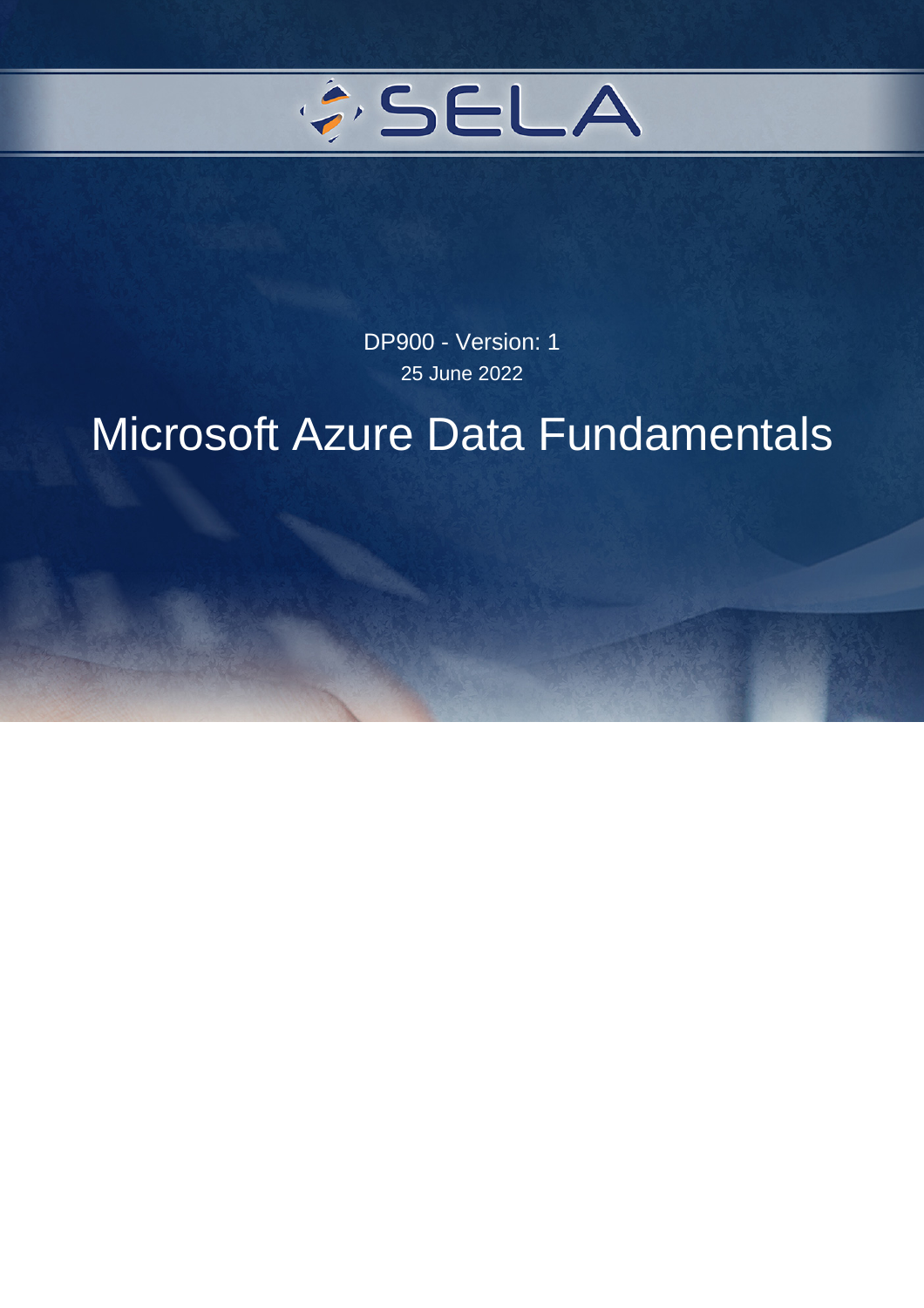

# Microsoft Azure Data Fundamentals

DP900 - Version: 1

# **1** 2 days Course

### Description: Ī

In this course, students will learn the fundamentals of database concepts in a cloud environment, get basic skilling in cloud data services, and build their foundational knowledge of cloud data services within Microsoft Azure. Students will identify and describe core data concepts such as relational, non-relational, big data, and analytics, and explore how this technology is implemented with Microsoft Azure. They will explore the roles, tasks, and responsibilities in the world of data. The students will explore relational data offerings, provisioning and deploying relational databases, and querying relational data through cloud data solutions with Microsoft Azure. They will explore non-relational data offerings, provisioning and deploying non-relational databases, and non-relational data stores with Microsoft Azure. Students will explore the processing options available for building data analytics solutions in Azure. They will explore Azure Synapse Analytics, Azure Databricks, and Azure HDInsight. Students will learn what Power BI is, including its building blocks and how they work together.

#### Intended audience: I.

The audience for this course is individuals who want to learn the fundamentals of database concepts in a cloud environment, get basic skilling in cloud data services, and build their foundational knowledge of cloud data services within Microsoft Azure.

### Prerequisites: Ï

Experience using a web browser, such as Microsoft Edge. Familiarity with basic data-related concepts, such as working with tables of data in a spreadsheet and visualizing data using charts. A willingness to learn through hands-on exploration.

# Objectives: